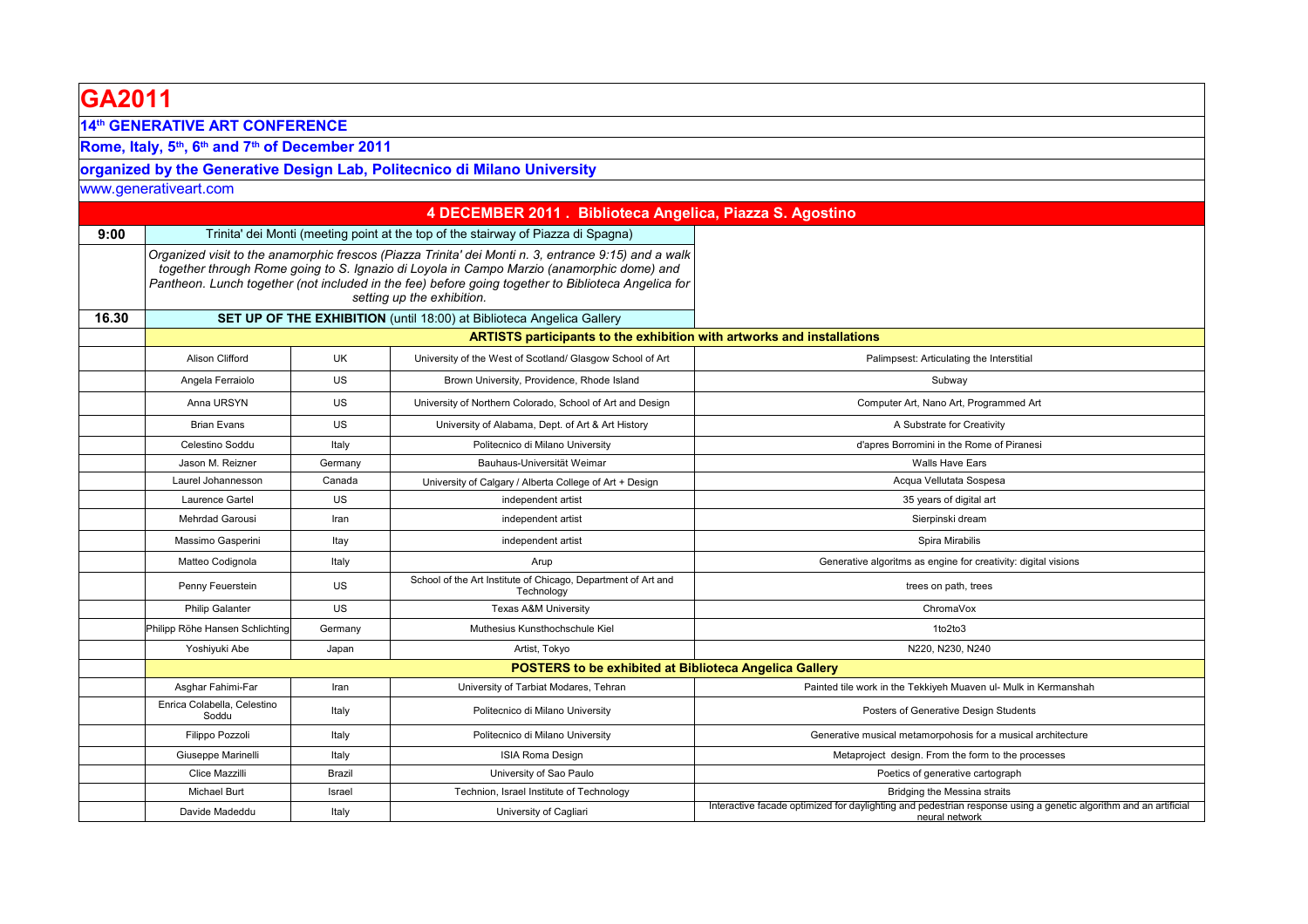|                                                               | Miri Weiss Cohen, Einat Leader                                                             | Israel             | Braude College of Engineering, Kermiel; Bezalel Academy of Art and<br>Design Jerusalem                                        | An Intelligent Learning Design Support System for Jewelry features                                                                  |
|---------------------------------------------------------------|--------------------------------------------------------------------------------------------|--------------------|-------------------------------------------------------------------------------------------------------------------------------|-------------------------------------------------------------------------------------------------------------------------------------|
|                                                               |                                                                                            |                    |                                                                                                                               |                                                                                                                                     |
|                                                               |                                                                                            |                    | 5 DECEMBER 2010 . CRUI Frescos hall, Piazza Rondanini                                                                         |                                                                                                                                     |
| 9:00                                                          | Celestino Soddu                                                                            | Italy              | Chair of GA conferences                                                                                                       | opening                                                                                                                             |
|                                                               |                                                                                            |                    | PAPER SESSION (CRUI Frescos Hall)                                                                                             |                                                                                                                                     |
| 9:10                                                          | Anthony Viscardi                                                                           | <b>US</b>          | Lehigh University                                                                                                             | Play-tech-tonics                                                                                                                    |
| 9:30                                                          | <b>Philip Galanter</b>                                                                     | US                 | <b>Texas A&amp;M University</b>                                                                                               | An artist's perspective on minimalism, complexity, and generative art + artwork:ChromaVox                                           |
| 9:50                                                          | Laurel Johannesson                                                                         | Canada             | University of Calgary / Alberta College of Art + Design                                                                       | The Narkissos Project                                                                                                               |
| 10:10                                                         |                                                                                            |                    | <b>DISCUSSION</b>                                                                                                             |                                                                                                                                     |
| 10:20                                                         | <b>Brian Evans</b>                                                                         | US                 | University of Alabama, Dept. of Art & Art History                                                                             | A Substrate for Creativity                                                                                                          |
| 10:40                                                         | <b>Brigid Burke</b>                                                                        | Australia          | University of Tasmania                                                                                                        | The Process of Integrating Poly-media in Blooms and Death                                                                           |
| 11:00                                                         | Tatsuo Unemi                                                                               | Japan              | Soka University                                                                                                               | SBArt4 as Automatic Art and Live Performance Tool                                                                                   |
| 11:20                                                         | Alison Clifford                                                                            | UK                 | University of the West of Scotland/ Glasgow School of Art                                                                     | Palimpsest: Articulating the Interstitial                                                                                           |
| 11:40                                                         |                                                                                            |                    | <b>DISCUSSION</b>                                                                                                             |                                                                                                                                     |
|                                                               |                                                                                            |                    | <b>BIBLIOTECA ANGELICA GALLERY, via S.Agostino 11</b>                                                                         |                                                                                                                                     |
| 12:00                                                         |                                                                                            |                    | <b>OPENING of the Exhibition - BRUNCH at Biblioteca Angelica Gallery</b>                                                      |                                                                                                                                     |
|                                                               |                                                                                            |                    | <b>CRUI, Frescos Hall, Piazza Rondanini</b>                                                                                   |                                                                                                                                     |
|                                                               |                                                                                            |                    | PAPER SESSION (CRUI Frescos Hall)                                                                                             |                                                                                                                                     |
| 15:00                                                         | Abir Acharjee                                                                              | UK                 | Bartlett School of Graduate Studies, University College London                                                                | <b>Optimised Paneling Solution</b>                                                                                                  |
| 15:20                                                         | Milena Stavric, Slavik Jablan                                                              | Austria, Serbia    | Graz University of Technology, The Mathematical Institute, Belgrade                                                           | Advanced geometry of modular tiles                                                                                                  |
| 15:40                                                         | Philipp Röhe Hansen Schlichting                                                            | Germany            | Muthesius Kunsthochschule Kiel                                                                                                | About a special relationship: abstract art - aesthetics - mathematics                                                               |
| 16:00                                                         | <b>DISCUSSION</b>                                                                          |                    |                                                                                                                               |                                                                                                                                     |
|                                                               | PAPER SESSION (CRUI Frescos Hall)                                                          |                    |                                                                                                                               |                                                                                                                                     |
| 16:20                                                         | Anastasios Maragiannis                                                                     | UK                 | University of Greenwich                                                                                                       | How to be Creative: Collaboration in Web 2.0 community with or without text                                                         |
| 16:40                                                         | Benjamin Busch, Georg<br>Ladurner                                                          | Germany            | University of Stuttgart                                                                                                       | Adaptive Structure: A Modular System for Generative Architecture                                                                    |
| 17:00                                                         | Marie-Pascale Corcuff                                                                      | France             | ENSAB, GRIEF                                                                                                                  | Territories, boundaries, and connections                                                                                            |
| 17:20                                                         | Michael Burt                                                                               | Israel             | Technion, Israel Institute of Technology                                                                                      | Periodic 3-d networks and sponge surfaces and the associated space phenomenology. morphological fundamentals<br>of 3-d space theory |
| 17:40                                                         | <b>DISCUSSION</b>                                                                          |                    |                                                                                                                               |                                                                                                                                     |
| 18:00                                                         |                                                                                            |                    | <b>END OF SESSIONS</b>                                                                                                        |                                                                                                                                     |
| 20:00                                                         |                                                                                            |                    | CONFERENCE DINNER at a typical Italian Restaurant "L'Angoletto", Piazza Rondanini                                             |                                                                                                                                     |
| 6 DECEMBER 2011 . Rome . CRUI, Frescos Hall, Piazza Rondanini |                                                                                            |                    |                                                                                                                               |                                                                                                                                     |
| 9:00                                                          | PAPER SESSION (CRUI Frescos Hall)                                                          |                    |                                                                                                                               |                                                                                                                                     |
| 9:10                                                          | Alec Groysman                                                                              | Israel             | ORT Braude College of Engineering, Karmiel                                                                                    | Use of Art Media in Engineering and Scientific Education                                                                            |
| 9:30                                                          | Jean-Paul Courchia, Guiqui<br>Sarah, Righini Maud, Courchia<br>Benjamin, Courchia Emmanuel | France, Israel, US | Saint Joseph's Hospital, Dpt of Ophthalmology, Marseille; Ben<br>Gurion University, Israel; Yeshiva University, New York. USA | The work is the artist                                                                                                              |
| 9:50                                                          | DmitryWeise                                                                                | Russia             | International Society for the Interdisciplinary Study of Symmetry                                                             | Phyllotactic representation of calendars                                                                                            |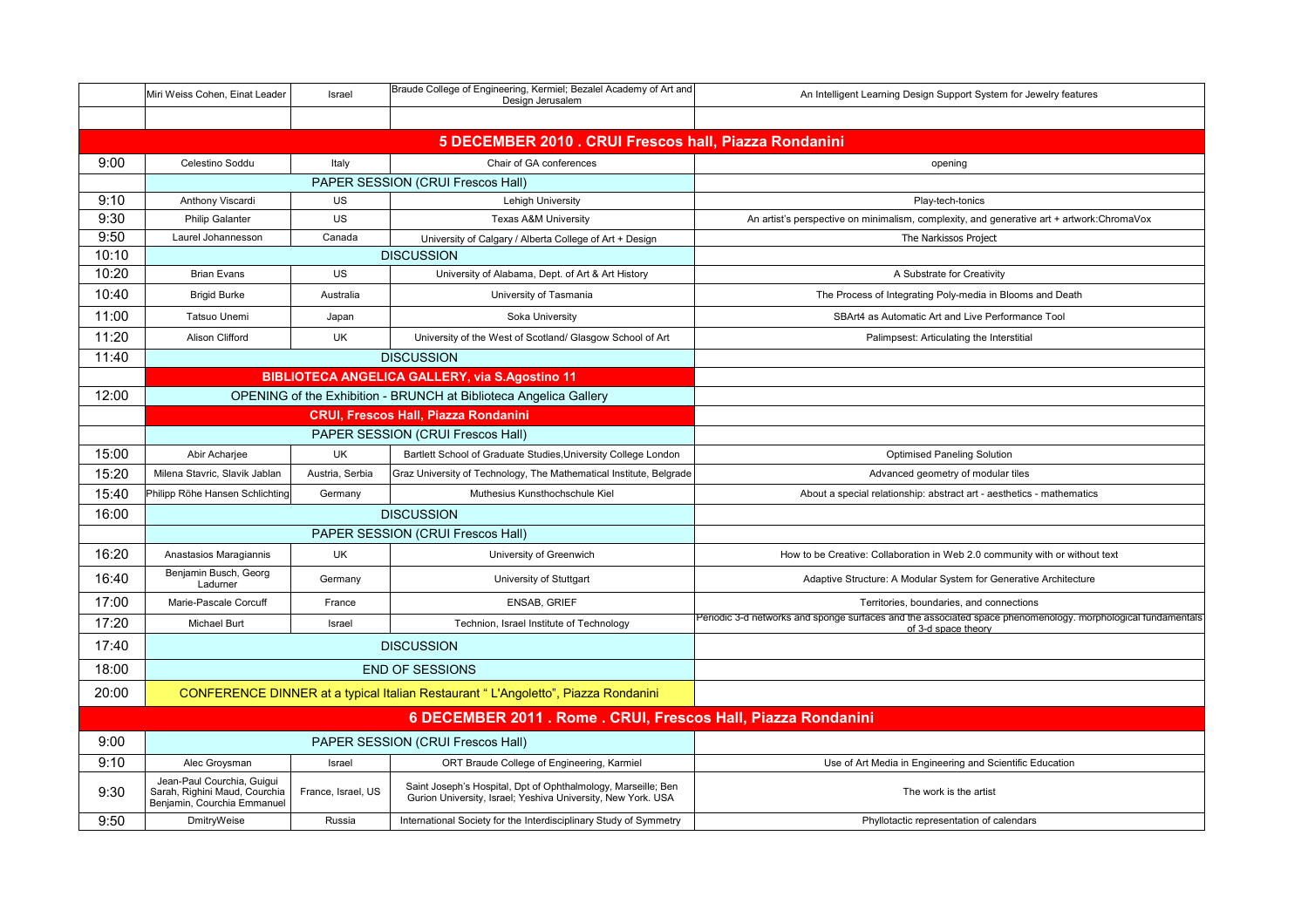| 10:10 | <b>DISCUSSION</b>                                                                                  |                 |                                                                       |                                                                                                                                    |
|-------|----------------------------------------------------------------------------------------------------|-----------------|-----------------------------------------------------------------------|------------------------------------------------------------------------------------------------------------------------------------|
|       | <b>COFFEE BREAK</b>                                                                                |                 |                                                                       |                                                                                                                                    |
|       |                                                                                                    |                 | PAPER SESSION (CRUI Frescos Hall or Sant'Ivo alla Sapienza)           |                                                                                                                                    |
| 11:10 | Celestino Soddu                                                                                    | Italy           | Politecnico di Milano University                                      | <b>Baroc Generative Algorithms</b>                                                                                                 |
| 11:30 | <b>Ben Baruch Blich</b>                                                                            | Israel          | Bezalel Academy of Arts and Design History and Theory, Jerusalem      | Design and Architecture as a philosophical question                                                                                |
| 11:50 | Enrica Colabella                                                                                   | Italy           | Politecnico di Milano University                                      | Generative Art Philosophy - Ars Artium                                                                                             |
| 12:10 |                                                                                                    |                 | <b>DISCUSSION</b>                                                     |                                                                                                                                    |
| 13:00 |                                                                                                    |                 | LUNCH at a typical Italian Restaurant "L'Angoletto", Piazza Rondanini |                                                                                                                                    |
|       |                                                                                                    |                 | PAPER SESSION (CRUI Frescos Hall)                                     |                                                                                                                                    |
| 14:20 | Yeeun Yang, Boram<br>Park, Moonryul Jung                                                           | Korea           | Sogang University, School of Media, Art Technology, Seoul             | Artificial Creatures from Biological Development and Evolution                                                                     |
| 14:40 | Daria Migotina, Carlos Isidoro,<br>Agostinho Rosa                                                  | Portugal        | Technical University of Lisbon                                        | Brain art: abstract visualization of sleeping brain                                                                                |
| 15:00 | Jennifer Galanis, Martin Ehler                                                                     | Israel, Germany | Ben Gurion University of the Negev, Helmholtz Zentrum Munich          | Disorder Disguised as Order: the Science of Randomness                                                                             |
| 15:20 | Peiman Amini Behbahani                                                                             | Iran            | Architect & Researcher                                                | DeGRaM: Using chess-like settings as a design space for generative art and design                                                  |
| 15:40 | <b>DISCUSSION</b>                                                                                  |                 |                                                                       |                                                                                                                                    |
| 16:00 |                                                                                                    |                 | <b>COFFEE BREAK</b>                                                   |                                                                                                                                    |
|       |                                                                                                    |                 | PAPER SESSION (CRUI Frescos Hall)                                     |                                                                                                                                    |
| 16:30 | Jian You Li                                                                                        | Taiwan, Italy   | Politecnico di Milano University                                      | Generic Product Feature Analyze, Multi-dimensional map and Topological Extraction                                                  |
| 16:50 | Robert Spahr                                                                                       | US              | Southern Illinois University, Carbondale                              | Toward a Pedagogy of Generative Art                                                                                                |
|       |                                                                                                    |                 | POSTER & SHORT PAPERS SESSION                                         |                                                                                                                                    |
| 17:10 | Davide Madeddu                                                                                     | Italy           | University of Cagliari                                                | Interactive facade optimized for daylighting and pedestrian response using a genetic algorithm and an artificial<br>neural network |
| 17:25 | Clice Mazzilli                                                                                     | Brazil          | University of Sao Paulo                                               | Poetics of generative cartograph                                                                                                   |
| 17:40 | Asghar Fahimi-Far                                                                                  | Iran            | University of Tarbiat Modares, Tehran                                 | Painted tile work in the Tekkiyeh Muaven ul- Mulk in Kermanshah                                                                    |
| 17:55 | <b>DISCUSSION</b>                                                                                  |                 |                                                                       |                                                                                                                                    |
| 18:00 | <b>END SESSIONS at CRUI</b>                                                                        |                 |                                                                       |                                                                                                                                    |
|       |                                                                                                    |                 | <b>BIBLIOTECA ANGELICA GALLERY, via S.Agostino 11</b>                 |                                                                                                                                    |
| 18:00 | <b>BREAK at Biblioteca Angelica Gallery</b>                                                        |                 |                                                                       |                                                                                                                                    |
| 18:30 | ARTWORKS/INSTALLATIONS/POSTERS PRESENTATIONS Gallery of Biblioteca Angelica,<br>Piazza S.Agostino. |                 |                                                                       |                                                                                                                                    |
|       |                                                                                                    |                 | PRESENTATIONS AND DISCUSSION                                          |                                                                                                                                    |
|       | Laurence Gartel                                                                                    | <b>US</b>       | Artist                                                                | 35 Years of Digital Art, Skype talk                                                                                                |
|       | Jason M. Reizner                                                                                   | Germany         | Bauhaus-Universität Weimar                                            | Walls Have Ears                                                                                                                    |
|       | Yoshiyuki Abe                                                                                      | Japan           | Artist, Tokyo                                                         | N220, N230, N240                                                                                                                   |
|       | Angela Ferraiolo                                                                                   | <b>US</b>       | Brown University, Providence, Rhode Island                            | Subway                                                                                                                             |
|       | Anna URSYN                                                                                         | <b>US</b>       | University of Northern Colorado, School of Art and Design             | Computer Art, Nano Art, Programmed Art                                                                                             |
| 19:45 | PERFORMANCES Biblioteca Angelica Gallery                                                           |                 |                                                                       | <i>(performances interactive soft)</i>                                                                                             |
|       | Robert Spahr                                                                                       | US              | Southern Illinois University, Carbondale                              | Red Queen's Race (surveillance machine)                                                                                            |